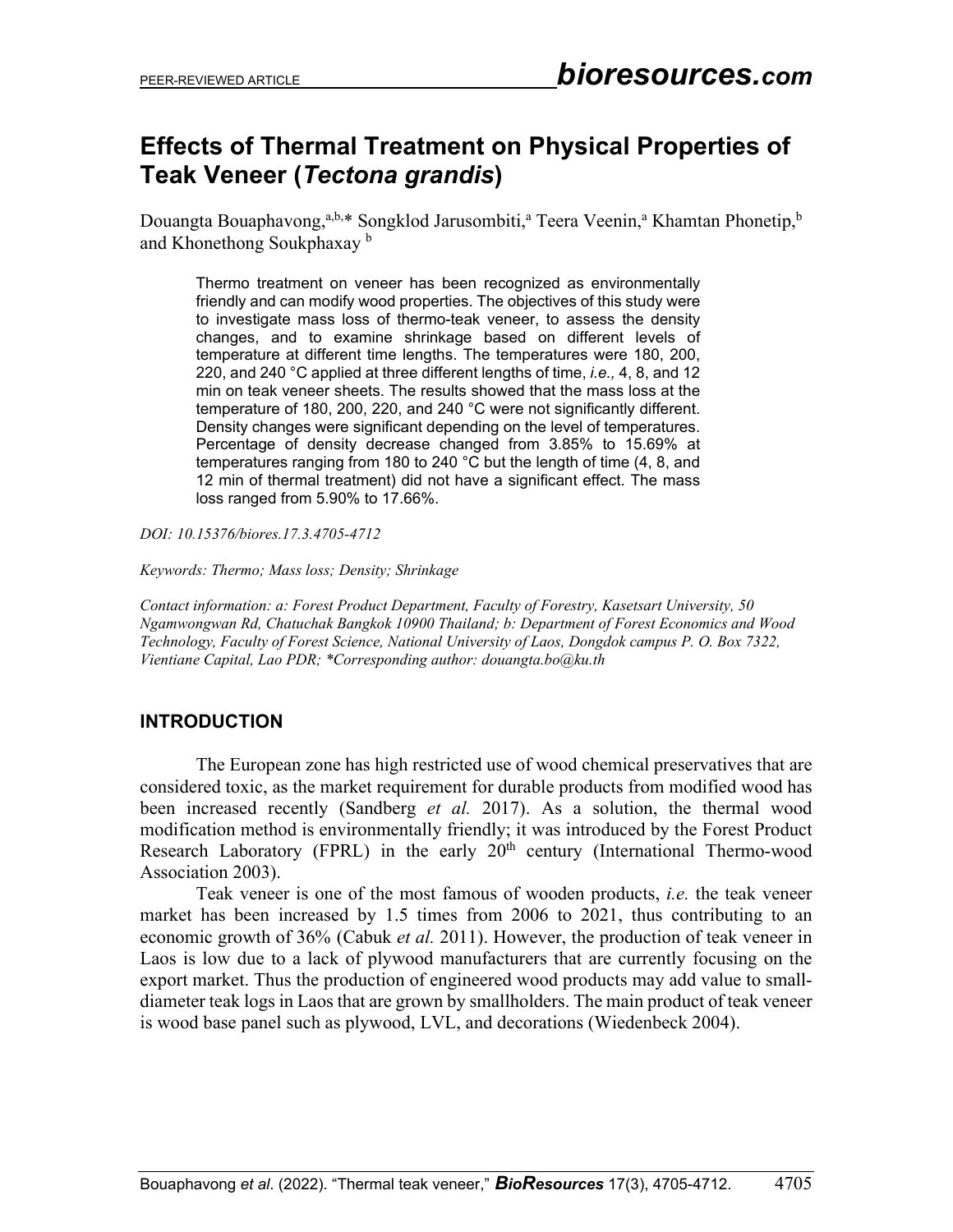Teak woods grown in Malaysia and Myanmar are very durable against termites. For example, Wong *et al.* (1998) visually rated termite attached teak in Malaysia as 0, with a mass gain of 1%. In addition, Myanmar teak had a visual rating of 0, with a mass gain of 8%, and Lao teak was rated very resistant to *Coptotermes formosanus* (Wong *et al.* 1998). May (2003) reported that natural durability, dimensional stability, cellulose, and lignin content in the teak wood were different in volume depending on teak age.

Heat treatment results showed significant changes in the properties of wood (Bal and Bektaş 2012). The thermo-wood at temperatures higher than 150 °C from 2 to 10 h can reach 3% of the mass loss for solid wood (Esteves and Pereira 2009). The mass loss value of earlywood is greater than those heartwood, and the highest mass loss in wood that was treated at 180 °C for 8 h for *Eucalyptus grandis* at sapwood was higher than heartwood by 0.23% (Bal and Bektaş 2012). Another timber species, teak wood, showed increasing mass loss with the increase of temperature level. For example, mass loss ranged between 1.6 to 5.9% as per the increase of the temperature from 170 to 210 °C. However, treated with the temperature at 180 °C for 3 to 5 h, the mass loss was 4.3% (Cuccui *et al.* 2017). Other studies on beech, poplar, and spruce species showed that for treatment at 200  $^{\circ}$ C for 3 h, the mass loss was 6.9%, 10.4%, and 4.5%, respectively (Čermák *et al.* 2015).

Thermo-wood treatment is affected directly by the moisture content in wood. The length of time and temperature are the two key parameters that affect the mass loss in wood (Holger 2002; Esteves and Pereira 2009; Ignazia *et al.* 2017). Thermo-wood in the lower temperature reduces the amount of moisture content. In addition, the mass loss is lower than that at the higher temperature.

The density of teak wood through thermal treatment at different temperatures can be decreased by 12% at 210 °C and 9% at (215 °C and 220 °C) for the 25-mm thick veneer when heated for 3 h (Méndez-Mejías and Roque 2016). Teak dimensions of 2 x 2 x 5 cm have been treated at 120, 150, and 180 °C for 2 and 6 h; the density average was decreased by 3.58% which indicated no significant difference due to temperature (Priadi *et al.* 2019). This work was done considering the estimation method suggested by Simpson (2006), that when applying a temperature of 180  $\degree$ C on 20-mm thick board, it takes 18 min to reach the core of the board. Heat modification is expected to improve the physical properties of young (15-year-old) teak wood. The density of the teak wood slightly decreases after heat treatment. Its dimensional stability improves substantially, and it exhibits reduced water absorption (Kačíková *et al.* 2020). However, thermal wood has decreased density.

Méndez-Mejías and Roque (2016) reported that the shrinkage was decreased based on the increase of temperature. The study found that the shrinkage of teak veneer was 11.05% when thermal wood was treated at 210 to 215 °C, and shrinkage was 7.89% when treatment was at 220  $\degree$ C for 6 h. However, in contrast, other studies found that the shrinkage was increased based on the increase of temperature. For instance, the shrinkage was 2% at 130 °C, 2.27% (150 °C), 2.36% (180 °C), and 2.80 at 210 °C (Uribe and Ayala 2015). Higher temperature increases shrinkage (Uribe and Ayala 2015; Méndez-Mejías and Roque 2016).

Thermo-wood products can also give dimensional stability, so this study supports improving the quality of the wooden products for further manufacturing and other construction purposes. The objectives of this study were to investigate mass loss of thermoteak veneer, to assess the density changes, and to examine shrinkage based on the different level of temperature at different applied time lengths.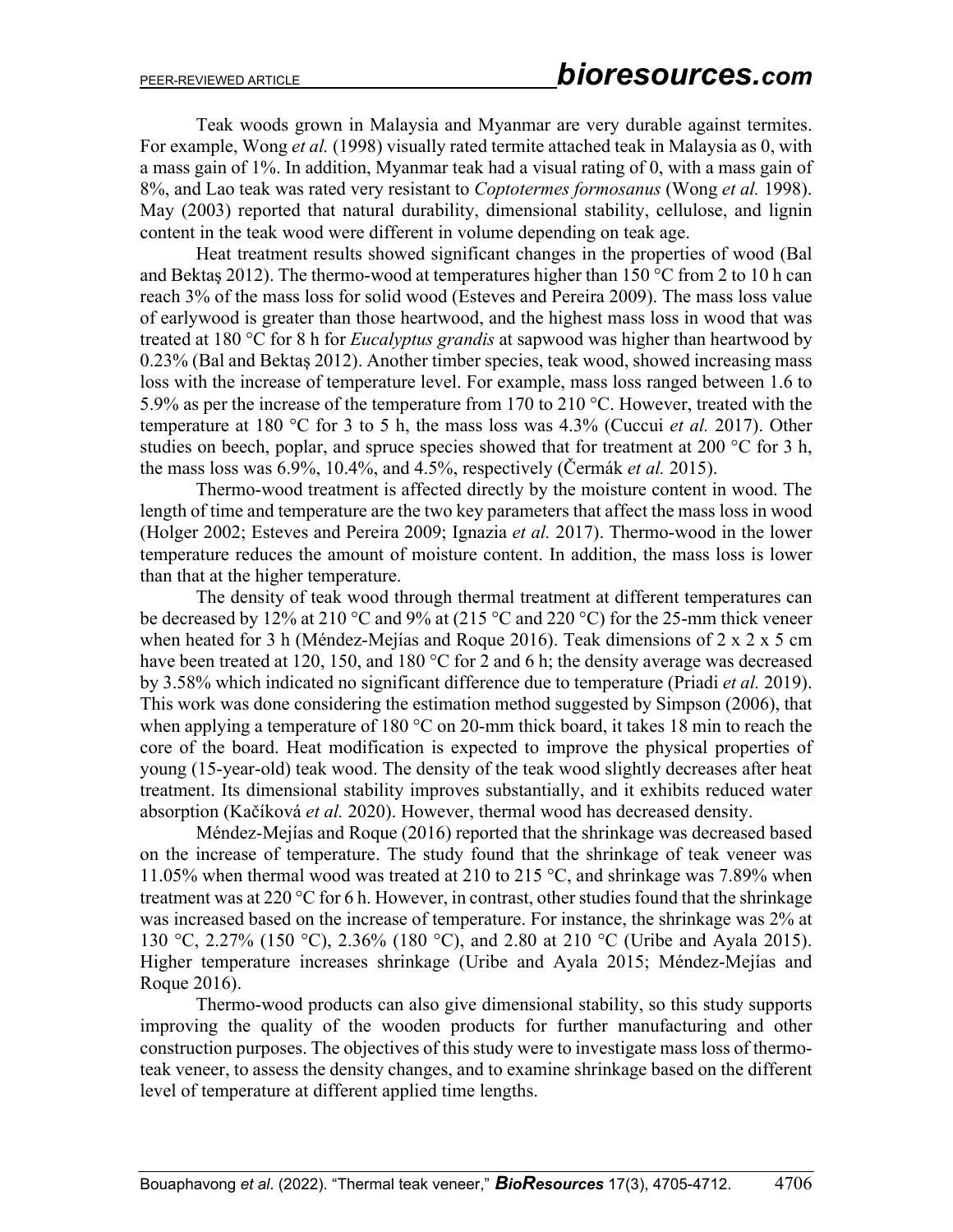#### **EXPERIMENTAL**

#### **Materials**

Teak plantation logs of 18 years old from the first thinning practice plantation were used in this study. The plantation teak was located at 18°08'02.66" N, 102°45'44.51" E at Napork village, Xaythany District, which is 24 km from Vientiane, the Capital City, Laos. A spindleless peeling lathe machine (model 1350/3, BSY Industry China, Weihai City, China) was used for peeling veneer. A Quintix5101-1S digital balance was supplied by Scientific Construction Co. Ltd (Goettinggen, Germany). A small wood hot pressure machiner (model STK No. 44-275, DAKE, Grand Haven, MI, USA) and dial thickness gauge digital calipers (code 34-506, Measumax, Melbourne, Australia) were used. The experiments were conducted at the laboratory of Department of Forest Economics and Wood Technology, Faculty of Forest Sciences, National University of Laos.

#### **Methods**

The veneer was cut into pieces measuring 2 mm x 400 mm x 400 mm with a total of 60 pieces of peeled veneer; the moisture content of veneer ranged from 6 to 12% based on air-dry weight. The thickness of veneer was measured using a digital caliper and weighing the samples on a digital balance. The thermo processes were based on the factorial design as  $4 \times 3 \times 5 = 60$  (four different temperatures, *i.e.*, 180, 200, 220, and 240 °C; three different times, *i.e.*, 4, 8, and 12 min for the treatment of five peeling veneer at a time) and re-weighing and measuring the thickness of samples.

Mass loss is used as the main parameter for denoting the modification intensity of treatment (Cuccui *et al.* 2017). Mass loss (ML, %) was determined by weighing the veneer sample before and after thermal treatment, one by one peeling veneer with the pressure of 5 metric tons. The calculation is shown as Eq. 1,

$$
ML = \frac{(M_d - M_{hp})}{M_d} \chi 100
$$
 (1)

where  $M_d$  is the mass of veneer after drying (g) at MC (6 to 12%), and  $M_{\text{hp}}$  is the mass after thermo by a hot press machine (g).

The change in density (*D*change) after thermo treatment was calculated using Eq. 2 (Méndez-Mejías and Roque 2016),

$$
D_{change} = \frac{(D_{dry} - D_{hp})}{D_{dry}} x 100
$$
\n<sup>(2)</sup>

where  $D_{\text{dry}}$  is the veneer density before thermo ( $g/cm<sup>3</sup>$ ), and  $D_{\text{hp}}$  is the veneer density after thermo  $(g/cm<sup>3</sup>)$ . Veneer shrinkage was estimated from the changes of dimension before and after thermo calculated using Eq. 3.

$$
Shrinking = \frac{[(thickness before thermo (mm) - thickness after themo (mm))]}{thickness before thermo (mm)} \times 100
$$
 (3)

Analysis of variance (ANOVA) was used to compare between groups of samples based on temperature levels and length of pressing time on the mass loss, shrinkage, and density. Linear regression analysis was also used to see the relationship between the temperature level on the shrinkage of veneers. In addition, the multiple regression analysis was used to see the influenced parameters on the mass loss of veneer.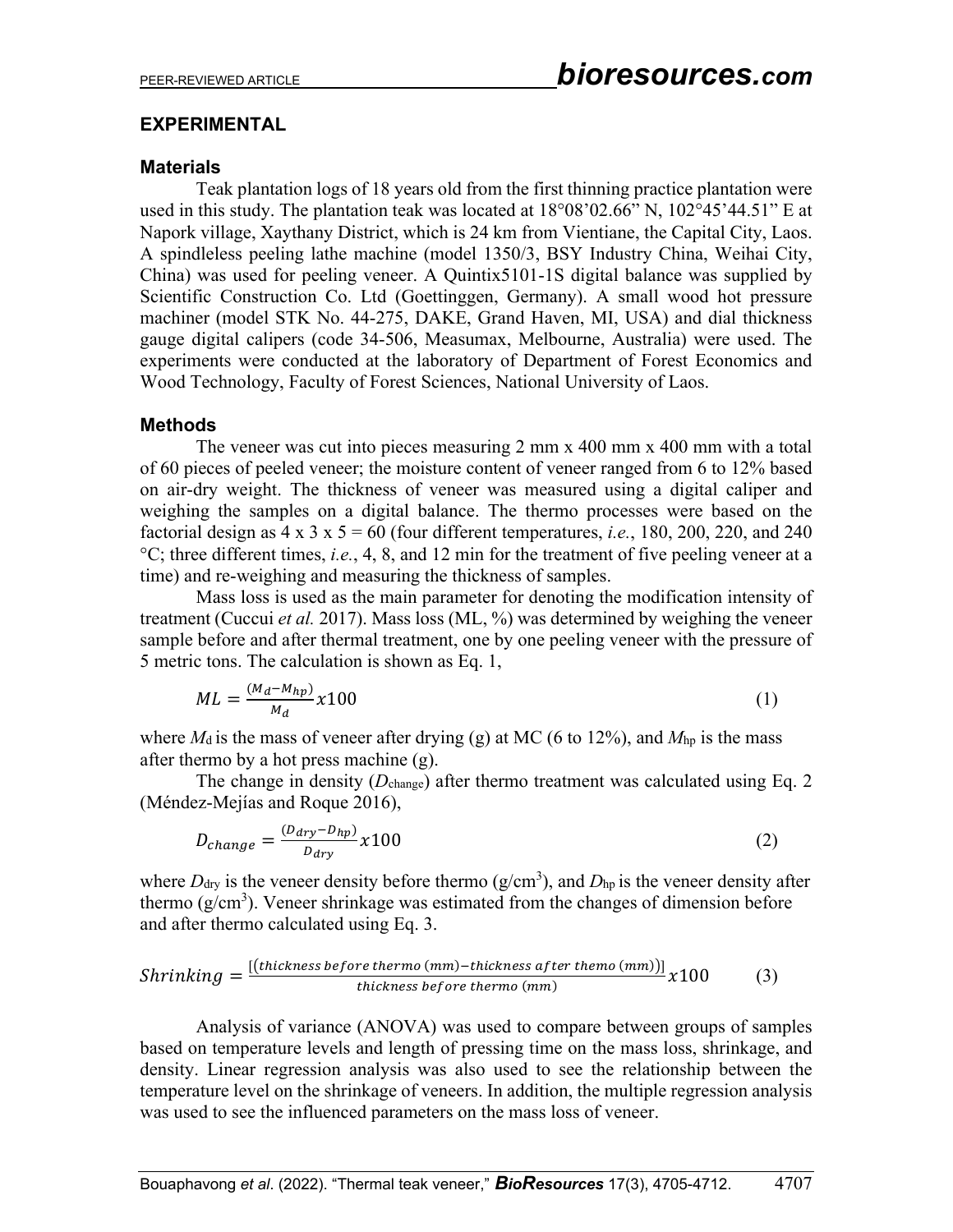## **RESULTS AND DISCUSSION**

Table 1 shows the average mass loss from air drying before thermo treatment and after the treatment, which was affected by the different temperatures (180 °C, 200 °C, 220  $°C$ , and 240 °C) and time length (4, 8, and 12 min). The results showed no significant difference between 4, 8, and 12 min, *i.e.*,  $p=0.89$ . The average mass loss was  $9.79 \pm 0.67\%$ ,  $9.70 \pm 1.14\%$ , and  $9.90 \pm 0.4\%$  for the group of 4, 8, and 12 min, respectively. Because there was no significant difference in mass loss, the average mass loss for this experiment was 9.80  $\pm$ 0.7%. Due to the limitation of study on teak veneer of 2-mm thickness, the authors attempted to compare with previously published results (Cuccui *et al.* 2017) where solid wood of 28-, 33-, and 40-mm thickness was treated for 3 h but with a vacuum dryer. The comparison found that the mass loss was 5.3% higher than this current study at the temperature of 200 °C. Mass loss ranged from 8.29% to 10.78% at four different temperatures of 180 °C, 200 °C, 220 °C, and 240 °C with three times (4 min, 8 min, and 12 min).

The value of teak mass loss was higher than the findings by Ignazia *et al*. (2017), which ranged between 1.6 to 5.9% as per the increase of the temperature at 170 to 210 °C for the solid wood of thickness, 28 mm, 33 mm, and 40 mm. The veneer thickness was 2 mm, which had a quicker effect on mass loss (0.75%/min) compared with the 15-mm beech board (0.02%/min) (Čermák *et al.* 2015) and 0.04%/min for 25-mm pine wood (ITA 2003). Times for this study were shorter than others (Esteves and Pereira 2009; Cihad and İbrahim 2012; Čermák *et al.* 2015; Ignazia *et al.* 2017); time was not a significant factor at p = 0.42 (p>0.05). Because the thinner layer of veneer can receive heat quicker than thicker wood (Simpson 2006), mass loss was greater in thinner wood.

| Temperature (°C) | Mass Loss $(\%)$ |                  |                  |
|------------------|------------------|------------------|------------------|
|                  | 4 min            | 8 min            | $12 \text{ min}$ |
| 180              | $8.90 \pm 1.68$  | $9.31 \pm 1.11$  | $9.55 \pm 0.52$  |
| 200              | $9.82 \pm 0.52$  | $8.29 + 2.82$    | $9.49 \pm 0.44$  |
| 220              | $9.79 \pm 0.54$  | $10.34 \pm 0.98$ | $10.34 \pm 0.77$ |
| 240              | $10.58 \pm 0.54$ | $10.87 \pm 0.74$ | $10.21 \pm 0.57$ |

**Table 1.** Influence of Temperature and Time on Mass Loss

Note: Values shown are averages ± standard deviation

Different temperatures had an impact on teak veneer mass loss ( $p= 0.0006$ ) at 180 to 240 °C. The mass loss for 4 min at 180 °C (8.95%) increased to 0.87% at 200 °C and 220 °C and 1.63% at 240 °C. The mass loss for 8 min was 8.28% at 200 °C and increased to 1.02% at 180 °C and 2.68% at 240 °C. The mass loss for 12 min of any temperature was less than 1% different. However, the multiple regression model was expressed in Eq. 4 with  $R^2=0.18$ . The experiments used a short time for heat treatment (4, 8, and 12 min). Thus, to detect a significant difference of mass loss, the treatment time should be extended.

$$
ML = 4.6333 + 0.0241 * T + 0.0135 * t \tag{4}
$$

where  $ML$  is the mass loss, T is the temperature ( $\rm{^oC}$ ), and t is time (min).

Table 2 shows average density decrease after thermal treatment that was affected by different temperatures (180, 200, 220, and 240 °C) with time length (4, 8, and 12 min) with each temperature level. For the treatment of different temperatures at 4, 8, and 12 min, there was no significant difference from one-way ANOVA analysis between groups, *i.e*.,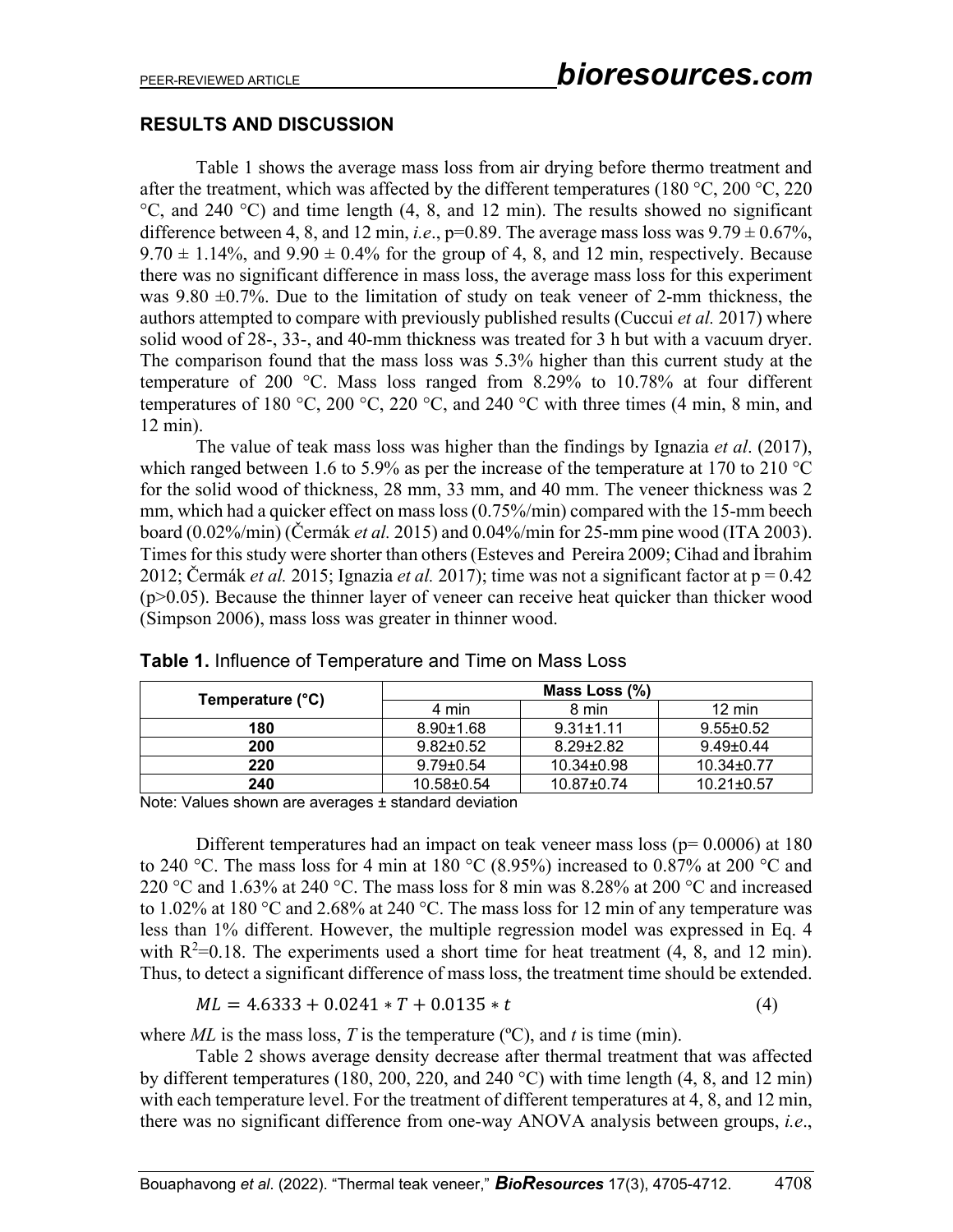$p=0.54$  ( $p>0.05$ ). The average percentage density decrease was  $7.74\pm5.82\%$ ,  $9.998\pm7.02\%$ , and  $9.77\pm7.02\%$  for 4, 8, and 12 min, respectively. This result was similar to a previous report (Méndez-Mejías and Roque 2016) that treated for 3 h but different from another study (Priadi *et al.* 2019) which reported that the percentage density was decreased by 5%.

Different temperatures had a significant impact on teak veneer density; the p-value between groups was 0.00 (p<0.05). The different groups of density for 180 and 240 °C are shown in Table 3.

**Table 2.** Average Density Decrease in Teak Veneer after Hot Press Thermal Treatment with Different Times and Temperatures

| Temperature (°C) | Density Decrease (%) |                 |                  |  |
|------------------|----------------------|-----------------|------------------|--|
|                  | 4 min                | 8 min           | $12 \text{ min}$ |  |
| 180              | $3.85 \pm 2.77$      | $4.08 \pm 1.74$ | $3.67 \pm 2.39$  |  |
| 200              | $5.93 \pm 2.59$      | $8.37 + 4.74$   | $9.22 + 4.45$    |  |
| 220              | $5.48 \pm 2.05$      | $11.77 + 5.41$  | $11.81 \pm 9.93$ |  |
| 240              | 15.68±5.87           | 15.69±9.36      | 11.97±8.87       |  |

Note: Values shown are averages ± standard deviation.

**Table 3.** Multiple Comparison of Thermo-teak Veneer and Different Temperature Levels

| Temperature I (°C) | Temperature J (°C) | <b>Mean Different</b><br>$(I-J)$ | p-value | sig       |
|--------------------|--------------------|----------------------------------|---------|-----------|
| 180                | 200                | $-3.97$                          | 0.05    | $\star$   |
|                    | 220                | $-6.67$                          | 0.00    | $***$     |
|                    | 240                | $-10.57$                         | 0.00    | $***$     |
| 200                | 220                | $-2.70$                          | 0.18    | <b>NS</b> |
|                    | 240                | $-6.60$                          | 0.00    | $***$     |
| 220                | 240                | $-3.90$                          | 0.06    | <b>NS</b> |

\*, Significant; \*\*, highly significant; NS, not significant

The multiple regression model (Eq. 5) was considered as low  $(R^2=0.33)$ ,

$$
D = -27.7225 + 0.1679 * T + 0.1790 * t \tag{5}
$$

where *D* is the density change in percentage  $(\%)$ , *T* is the temperature  $(\degree C)$ , and *t* is time (min).

High temperature level significantly affected the density of teak veneer, which was similar to previous results (Méndez-Mejías and Roque 2016). For instance, after thermal treatment at 210 °C, the density of teak decreased by 12%, and it decreased 9% at 215 °C (ITA 2003).

Linear regression analysis was plotted for the thermal treatment at 8 min at the different levels of temperature (180, 200, 220, and 240  $^{\circ}$ C). The shrinkage change depended on temperature ( $R^2$ =0.92). As shown in Fig. 1, the low temperature shrinkage change was lower than high temperature (11.42%, 11.78%, 15.40%, and 17.66% at 180, 200, 220, and 240 °C, respectively). The results at 4 and 8 min were significantly lower  $(R^2=0.07$  and  $R^2=0.02$ , respectively).

One-way ANOVA analysis compared between group results showed that times and temperatures were not significant ( $p=0.81$  and  $p=0.12$ ), but the temperature at 180 °C for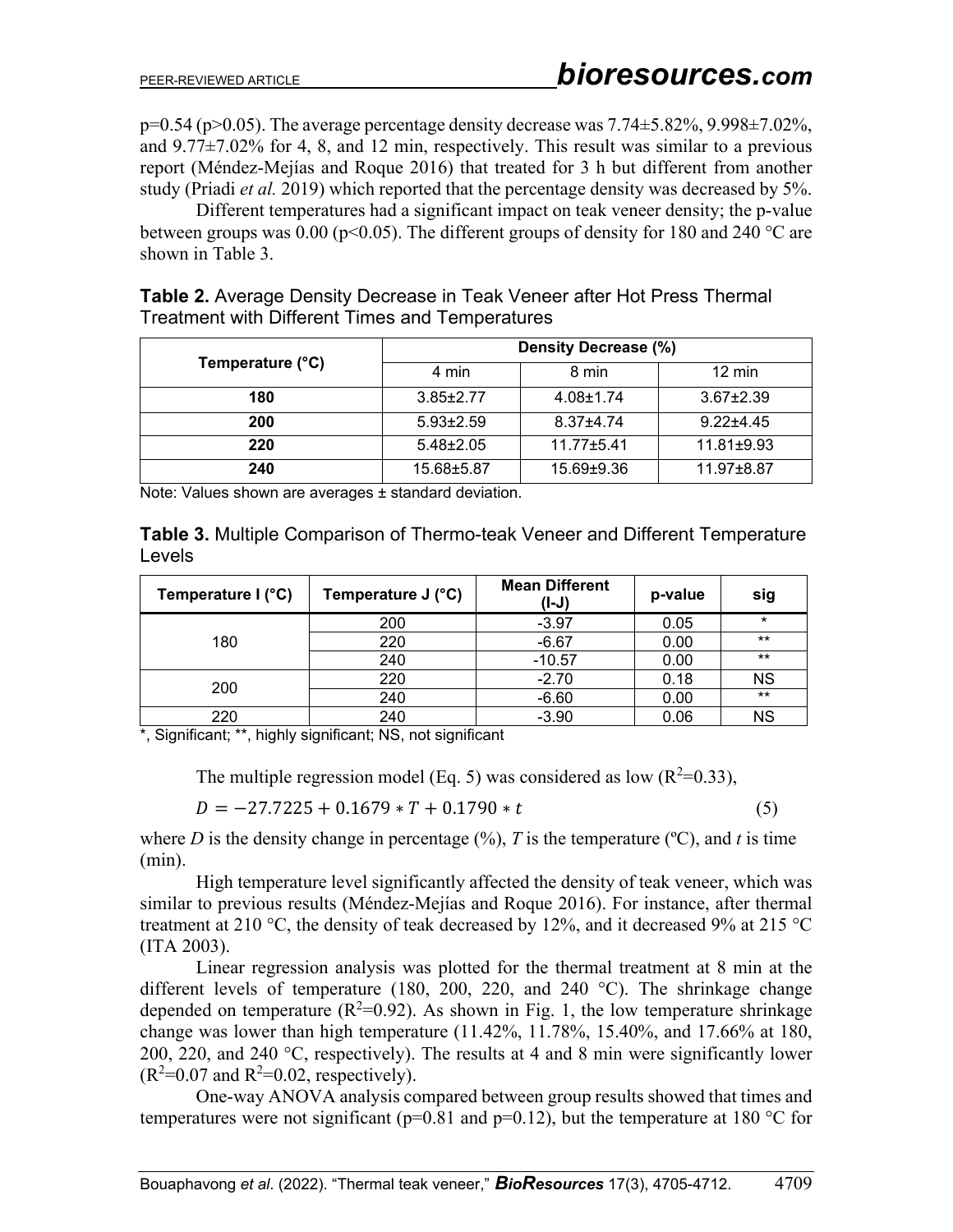4 min gave 12.27% of shrinkage, for 8 min was less than 0.85%, and 12 min was less than 2.49%; when the temperature increased to 200  $^{\circ}$ C, the shrinkage was 5.90%, 5.88%, and 11.27% for 4, 8, and 12 min, respectively; then at 220 °C, the shrinkage was 8.76%, 6.64%, and 4.04% at 4, 8, and 12 min, respectively; at 240 °C, the shrinkage was 13.77%, 3.89%, and 3.79% for 4, 8, and 12 min, respectively. This 4 min result was similar to a previous study that treated teak wood (7.89% at 220 °C) (Méndez-Mejías and Roque 2016). The veneer surface of  $1600 \text{ cm}^2$  had 4 to 7 knots, representing 30 to  $60\%$  of the total surface area. The knots could be the reason for the abnormal shrinkage.

One-way ANOVA of temperature differences and time showed that the shrinkage values were not significantly different. The multiple regression model (Eq. 6) was considered as low  $(R^2=0.03)$ ,

$$
Shr = 1.1307 + 0.2768 * T + 0.0422 * t \tag{6}
$$

where *Shr* is shrinkage  $(\%)$ , *T* is temperature  $(\degree C)$ , and *t* is time (min).

Méndez-Mejías and Roque (2016) showed that shrinkage was based on the different temperature levels, such as 7.89% at 220 °C and 11.05% at 210 °C. However, results in Table 4 show that time length of thermos for 4, 8, and 12 min was not significant.

| Temperatures (°C) | Thickness Shrinkage (%) |                |                 |
|-------------------|-------------------------|----------------|-----------------|
|                   | 4 min $\pm$ SD          | 8 min ±SD      | 12 min $\pm$ SD |
| 180               | $12.27 \pm 6.31$        | $11.42 + 5.91$ | $9.78 \pm 6.64$ |
| 200               | $5.90 + 5.92$           | 11.78±5.59     | 17.17±6.82      |
| 220               | $8.76 \pm 3.70$         | 15.40±8.83     | 12.80±8.20      |
| 240               | $13.77 + 7.41$          | 17.66±5.57     | $9.80 + 4.34$   |

**Table 4.** Thickness Shrinkage after Thermal Treatment with Different Length of Times and Temperature

# **CONCLUSIONS**

- 1. Mass loss depended on the temperature. The time length of thermal treatment for 4, 8 and 12 min did not show a significant difference. The mean mass loss was  $9.80 \pm 0.7\%$ .
- 2. Density changes were significant at different temperatures. Percentage density decrease changed from 3.85% to 15.69% at temperatures ranging from 180  $^{\circ}$ C to 240  $^{\circ}$ C, but different times of 4, 8, and 12 min of thermal treatment did not produce significant changes.
- 3. Shrinking thickness temperatures and times were not significantly different. The results ranged from 5.90% to 17.66%.
- 4. Applying the length of time for thermal treatment for 4, 8, and 12 min at 180, 200, 220, and 240 °C on a 2-mm thick teak veneer resulted in no significant difference in the teak veneer properties. Thus, it is suggested to find out whether expanding the time length of thermal treatment more than 12 min would significantly change veneer properties.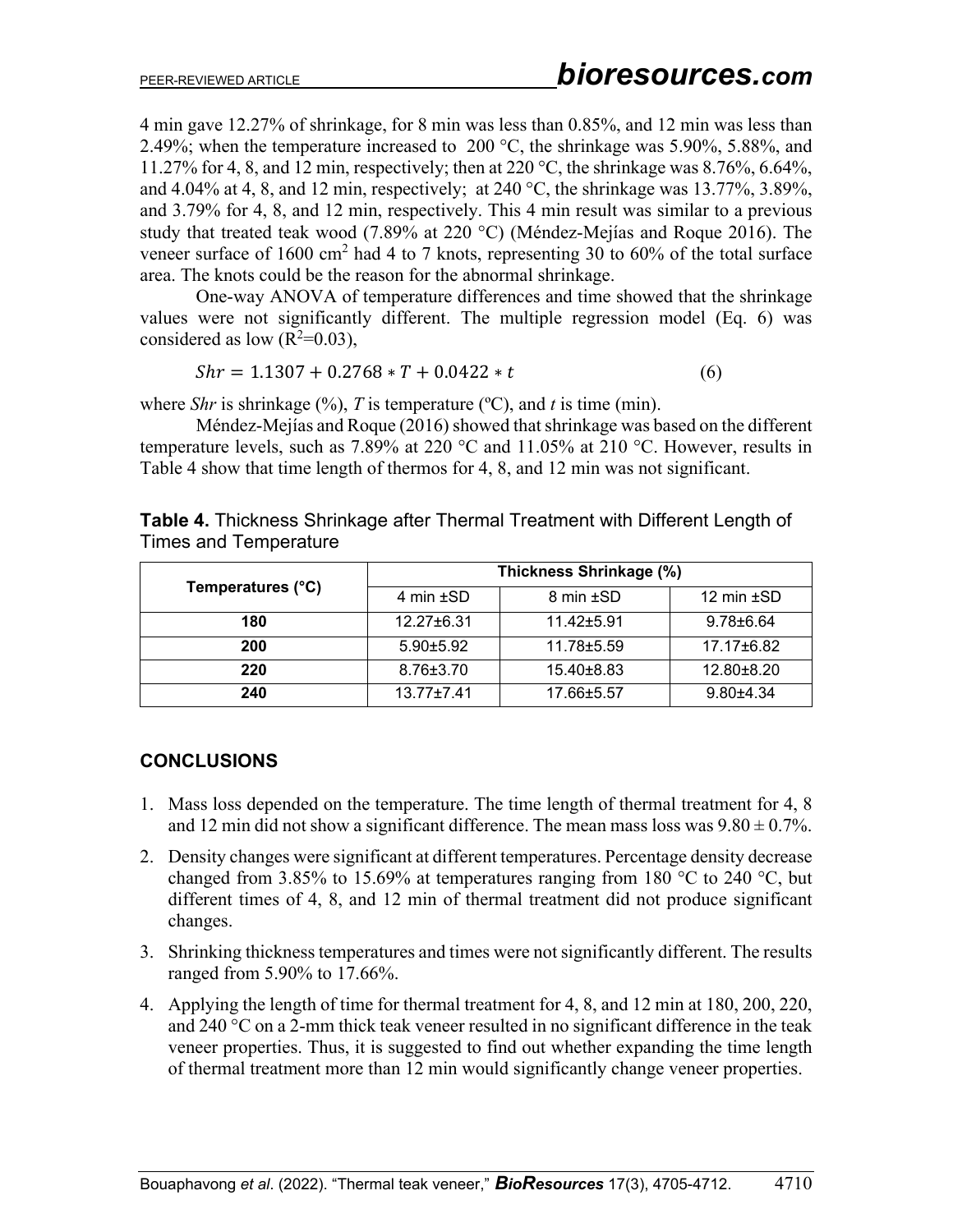## **ACKNOWLEDGMENTS**

The authors are grateful for the support of the Second Strengthening Higher Education Project (SSHEP), Department of Height Education, Grant No 0500-LAO. The tuition fee was supported by Kasetsart University. Thanks are given to the Department Forest Economics and Wood Technology, Faculty of Forest Science, National University of Laos that allowed to use experimental equipment and facility. Also, thanks to the supervision from the Department of Forest Products KU.

# **REFERENCES CITED**

- Bal, B. C., and Bektaş, İ. (2012). "The effects of heat treatment on the physical properties of juvenile wood and mature wood of *Eucalyptus grandis*," *BioResources* 7(4), 5117- 5127. DOI: 10.15376/biores.7.4.5117-5127
- Cabuk, Y., Karayilmazlar, S., Kurt, R., and Onat, S. M. (2011). "Estimating future development of the Turkish plywood sector by the use of models affecting this forest industry sector," *International Journal of Physical Sciences* 6(4), 808-818. DOI: 10.5897/IJPS11.189
- Čermák, P., Lauri, R., Petr, H., Bodo, S., Peter, R., and Pavel, S. (2015). "Analysis of dimensional stability of thermally modified wood affected by re-wetting cycles," *BioResources* 10(2), 3242-3253. DOI: 10.15376/biores.10.2.3242-3253
- Cuccui, I., Negro, F., Zanuttini, R., Espinoza, M., and Allegretti, O. (2017). "Thermovacuum modification of teak wood from fast-growth plantation," *BioResources* 12(1), 1903-1915. DOI: 10.15376/biores.12.1.1903-1915
- Esteves, B., and Pereira, H. (2009). "Wood modification by heat treatment: A review," *BioResources* 4(1), 370-404. DOI: 10.15376/biores.4.1.370-404
- Holger, M. (2002). "Thermal treatment of wood: European processes and their background," in: *The International Research Group on Wood Preservation*, Cardiff, UK, p. 20.
- International ThermoWood Association (ITA) (2003). *ThermoWood Handbook*, Helsinki, Finland.
- Kačíková, D., Kubovský, I., Ulbriková, N., and Kačík, F. (2020). "The impact of thermal treatment on structural changes of teak and iroko wood lignins," *Applied Sciences*  10(14), 5021. DOI: 10.3390/app10145021
- May, K. L. (2003). "Study on utilization of plantation teak pre-project CFC/ITTO 73 FT PPD 68/03 Rev.2 (I)," in: *Handbook on Properties of Plantation Teak in Myanmar*. Ministry of Forestry Forest Department Myanmar, Common Fund for Commodity (CFC) and International Tropical Timber Orginization (ITTO): CFC/ITTO 73 FT PPD 68/03 Rev.2 (I).
- Méndez-Mejías, L. D., and Roque, R. M. (2016). "Effects on density, shrinking, color changing and chemical surface analysis through FTIR of *Tectona grandis* thermotreated," *Scientia Forestalis* 44(112), 811-820. DOI: 10.18671/scifor.v44n112.03
- Priadi, T., Suharjo, A. A. C., and Karlinasari, L. (2019). "Dimensional stability and colour change of heat-treated young teak wood," *International Wood Products Journal* 10(3), 119-125. DOI: 10.1080/20426445.2019.1679430